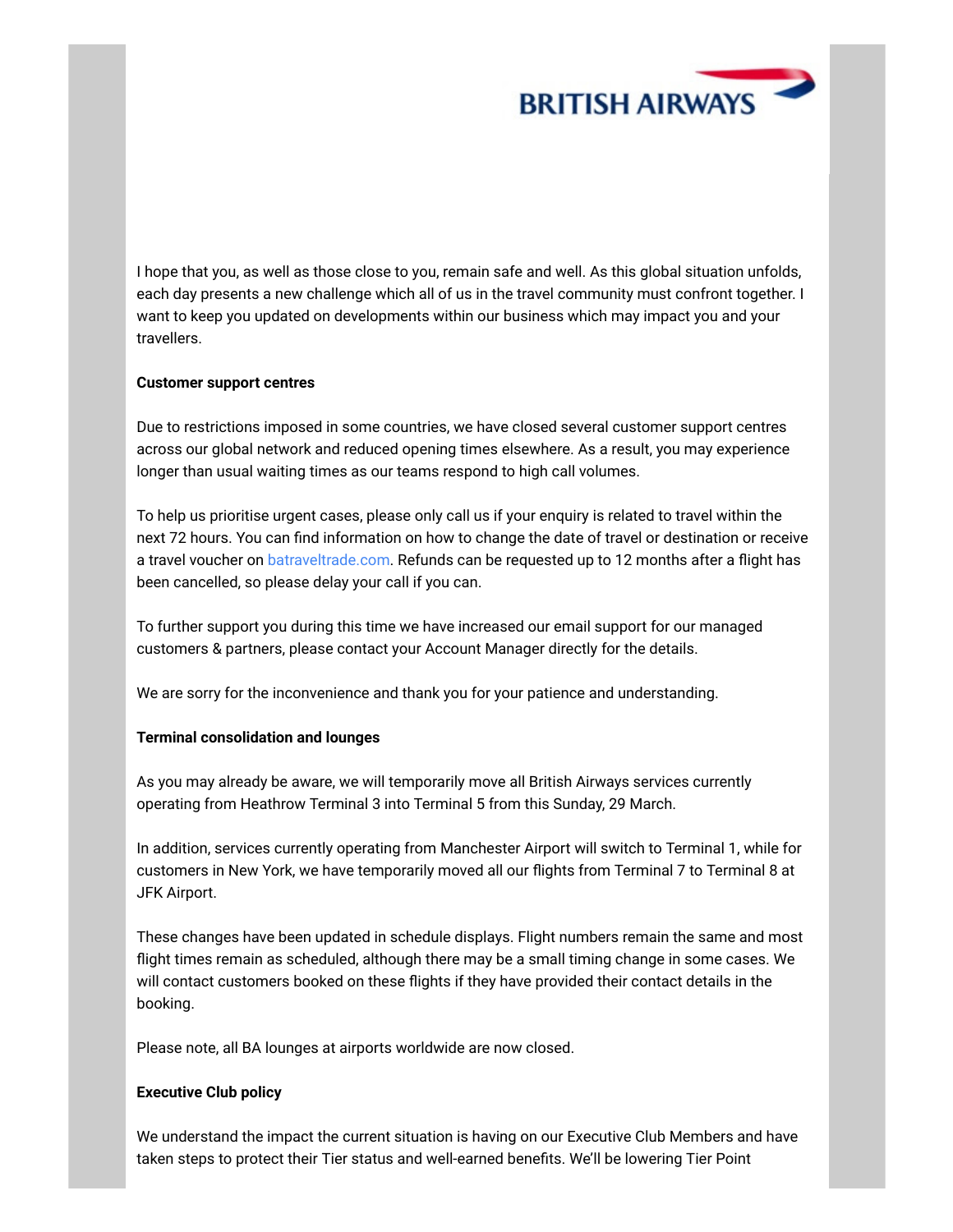thresholds by 30% for all Members due for Tier upgrade or renewal in April, May and June. The new thresholds are:

- Bronze: 210 Tier Points
- Silver: 420 Tier Points
- Gold: 1,050 Tier Points

To ensure Members can still use their Gold Upgrade Vouchers, Companion Vouchers and Travel Together Tickets earned via a British Airways credit card, we're also applying a six-month expiration extension to any current vouchers.

## **Onboard service**

We take our commitment to safety, comfort and well-being very seriously which is why we've made changes to our onboard service to avoid food preparation on our aircraft.

No food or drinks will be available to purchase onboard short haul flights. However, we'll be offering complimentary light refreshments and water and hot drinks will be available on request.

On long-haul flights, we've worked closely with food and health experts to make available a selection of hot and soft drinks as well as some light refreshments. We'll be carefully and hygienically preparing and packaging each meal before the flight. Unfortunately, special dietary requirements or allergies will not be catered to. Those customers who ordered pre-paid meals will be eligible for a refund.

Customers can eat any food brought with them that does not require heating or chilling, although we suggest they purchase food before they reach the airport as many restaurants and shops may be closed. We'll continue to assist parents who need to heat milk for their children.

This situation is evolving fast, so please ensure you are subscribed to **batraveltrade.com**. It's the best source of up to date news about changes to our operations, network and the flexible booking policies which I have referred to in previous letters.

During this period of great uncertainty, some things remain constant; the safety and wellbeing of our customers and people continues to be our top priority. My team and I will continue to provide you with all the support we can during this difficult time.

All the best,

# Mark Muren Head of Global Sales

# British Airways

This email is intended solely for the addressee(s) and the information it contains is confidential. If you are not the intended recipient (a) please delete this email and inform the sender as soon as possible, and (b) any copying, distribution or other action taken or omitted to be taken in reliance upon it is prohibited and may be unlawful.

Please do not reply to this email.